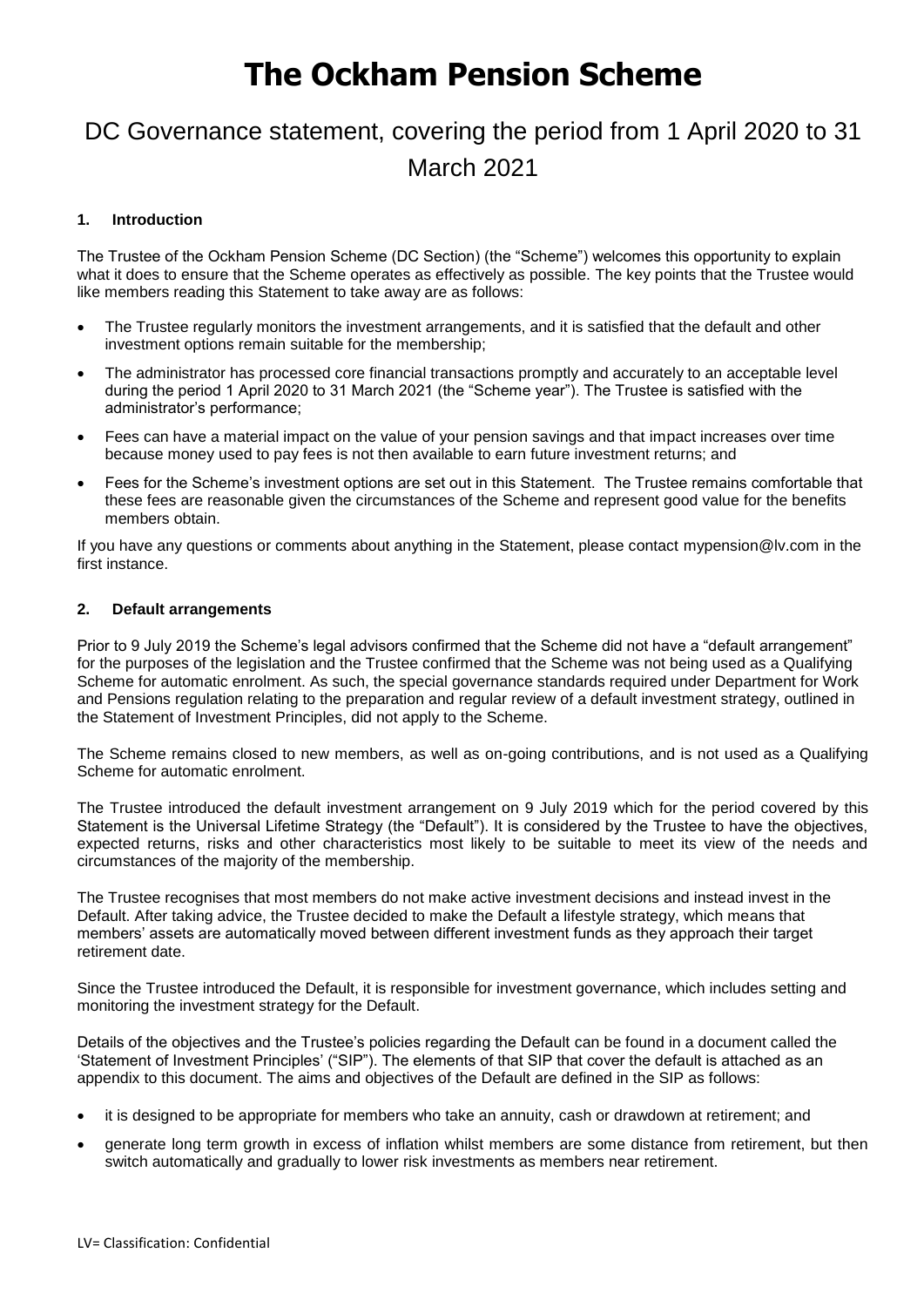Three times a year the Trustee's DC Sub-committee checks that the risk and return of the Default and the underlying funds are as expected using performance monitoring reports produced by its advisers. There is a formal review of the performance and the strategy at least every three years and following any significant change in investment policy or the Scheme's member profile.

With the help of the Scheme's investment adviser, the Trustee reviewed the Default strategy on 4 March 2021. This included a review of the demographics of the current Scheme membership to understand how members are likely to access their benefits based on their projected pot sizes and a review of the performance. The Trustee concluded that the performance had been broadly as expected and was in line with the stated aims and objectives and that the design of the Default remains appropriate given the Scheme's risk profiles and membership.

The Trustee decided to make a change to one of the underlying funds used within the My Global Shares Fund and the My Balanced Fund, which are both used in the Default and alternative lifetime strategies.

The Trustee reviewed the self-select fund range and decided to change one of the funds used as part of the selfselect fund range.

The Trustee is currently considering when to implement the agreed changes.

The next formal review is scheduled for before 4 March 2024 or, as stated above, immediately following any significant change in investment policy or the Scheme's member profile.

## **3. Requirements for processing core financial transactions**

Aviva administer the Scheme's DC pension arrangements for the Trustee and are responsible for processing core financial transactions which include (but are not limited to<sup>1</sup>): processing of transfers in and out of the Scheme, transfers of assets between different investments within the Scheme, and payments to members/beneficiaries.

Aviva have provided the Trustee with its AAF 01/06 report and this has satisfied the Trustee that Aviva has adequate internal controls to ensure that core financial transactions for the Scheme are processed promptly and accurately.

The Scheme has a service level agreement ("SLA") in place with Aviva, which covers the accuracy and timeliness of all core financial transactions.

The SLA sets out the Trustee's expectations for the promptness and accuracy of processing core financial transactions and commits Aviva to regularly report on their performance against the SLA, including quality of service and speed of service measures. Any mistakes or delays are investigated and corrected as quickly as possible. The Trustee continues to work with its Pensions Team, its investment advisers and Aviva to ensure that the standards set out in the SLA are met.

The key processes undertaken by Aviva are as follows:

- Payments
- Transfers In
- Fund Switches
- Customer Arrangements
- Transfer Out Process
- Retirement Quotes
- Retirement Payments
- Death Claim Process

 $\overline{\phantom{a}}$ 

General Administration

<sup>1</sup> Core financial transactions also include the investment of on-going contributions. As the Scheme is closed to new contributions, this is not listed.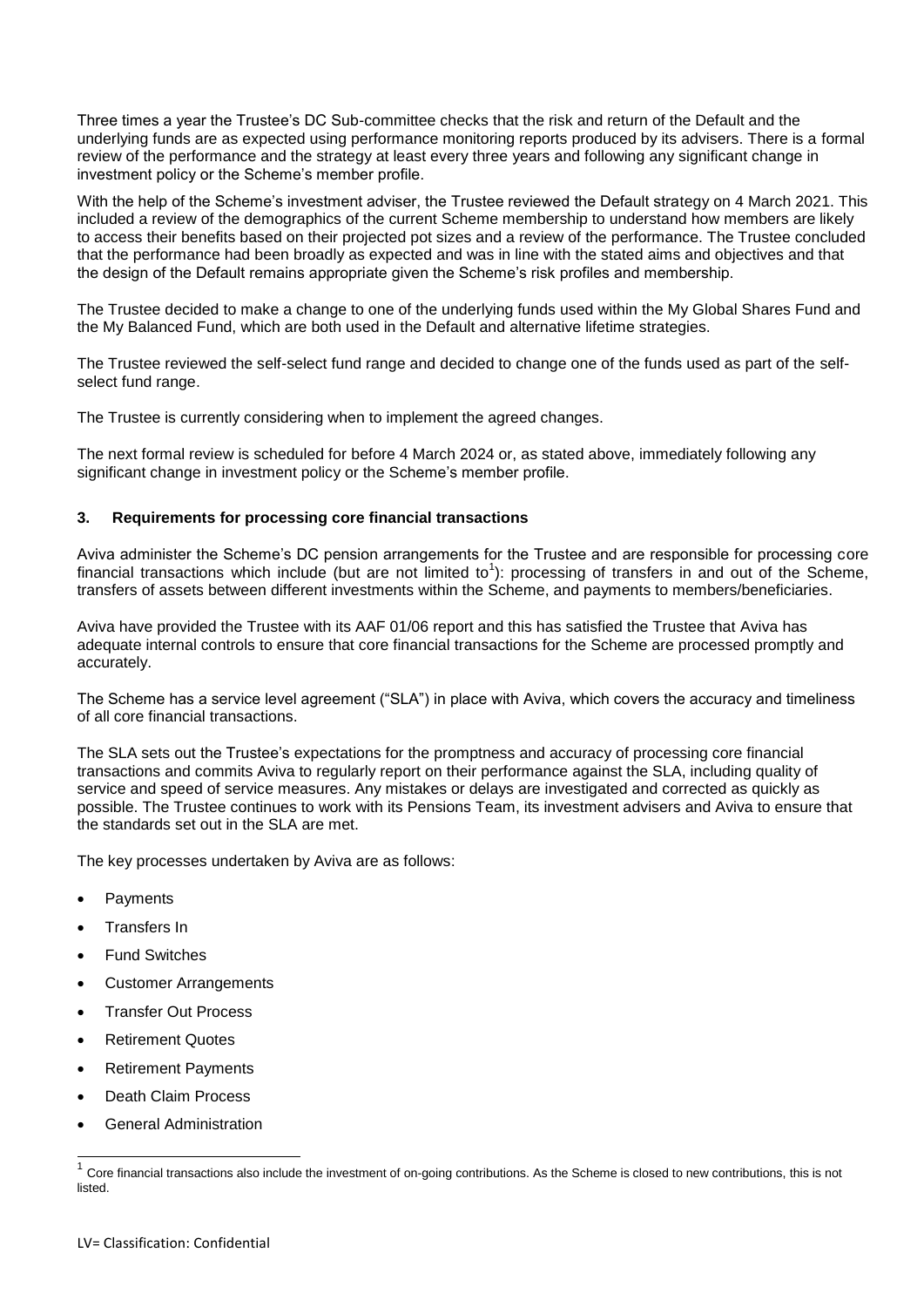The SLA gives Aviva a target of competing 95% of all items within the agreed service level in any given period. For most transactions the target turnaround time is 5 working days: for death claims, it is 3 working days.

In addition, Aviva monitor the time taken to complete all elements of a request starting from when the member first makes contact. (By contrast the SLA reporting measures the time taken for each stage and does not include periods during which the request may be 'open' while, for example, Aviva are waiting for information.) This end-toend measure is part of a more holistic service monitoring approach that gives the Trustee an even stronger understanding of the service experienced by members.

Aviva employs the following measures to meet the SLA:

- They use a customer management tool to support the allocation and control/ measurement of work;
- They monitor speed of service to members;
- They monitor quality of service splitting the 'value' and 'non-value' demands that members make;
	- a 'value' demand is something that the Trustee would expect members to want to contact Aviva about;
	- a 'non-value' demand reflects a situation where a member should not have to make contact with Aviva: e.g. a member not receiving what they expected; a member not understanding what they have received; or, a member making contact to understand the position with their previously submitted request, due to a lack of an update being provided. Aviva aims to identify non-value demands so that it and the Trustee can understand how Aviva can improve the service to members.

The Trustee has monitored Aviva's performance by:

- reviewing Aviva's quarterly governance reports; and
- instructing the Pensions Team to monitor performance in the interim and to report any concerns back to the Trustee. This has been achieved by running regular calls with Aviva and making changes as required.

Any issues identified as part of these review processes would be raised with Aviva immediately, and steps would be taken to resolve the issues.

Aviva has reported service levels of 87% for the year to 31 March 2021. That is below the agreed target of 95% but is a slight improvement on last years' service level performance of 85%. This has been impacted by the low number of cases being dealt with so that when one case falls out of SLA, there is a significant reduction in the average percentage. The Trustee has satisfied itself that this dip in service was not unreasonable against a backdrop of the Covid-19 pandemic but is working with Aviva to improve the service in future.

## **Additional Voluntary Contributions ("AVCs")**

The Trustee also has AVC policies with Standard Life. Standard Life have confirmed that all core financial transactions were dealt with promptly and accurately over the period. There is a standard SLA covering the accuracy and timeliness of all core transactions which targets 10 working days for core financial transactions and has an internal controls statement which outlines information about processing of these core financial transactions.

Standard Life have confirmed that they aim to complete 90% of all requests within 10 working days. They confirmed that 63% of requests (5 out of 8), that includes updating Scheme/member records and providing Scheme/members information (non-telephone), were completed within this timeframe over the year to 31 March 2021. As such, the service level is below Standard Life's target.

However, the number of cases being dealt with is very low, so when one case falls out of SLA, there is a significant reduction in the average percentage. In light of this and against the backdrop of Covid-19, the Trustee is broadly comfortable with Standard Life's underperformance against its service level target but is committed to continuing to work with Standard Life to improve these levels going forward.

Governance and oversight arrangements are in place to monitor SLA performance against defined service levels and risk standards. Authorising and processing transactions and achieving the stated SLA is managed through controlled systems including, but not limited to, the following actions:

 Automated systems are designed to ensure consistent, timely and accurate receipt and allocation to the correct funds for regular and single payments;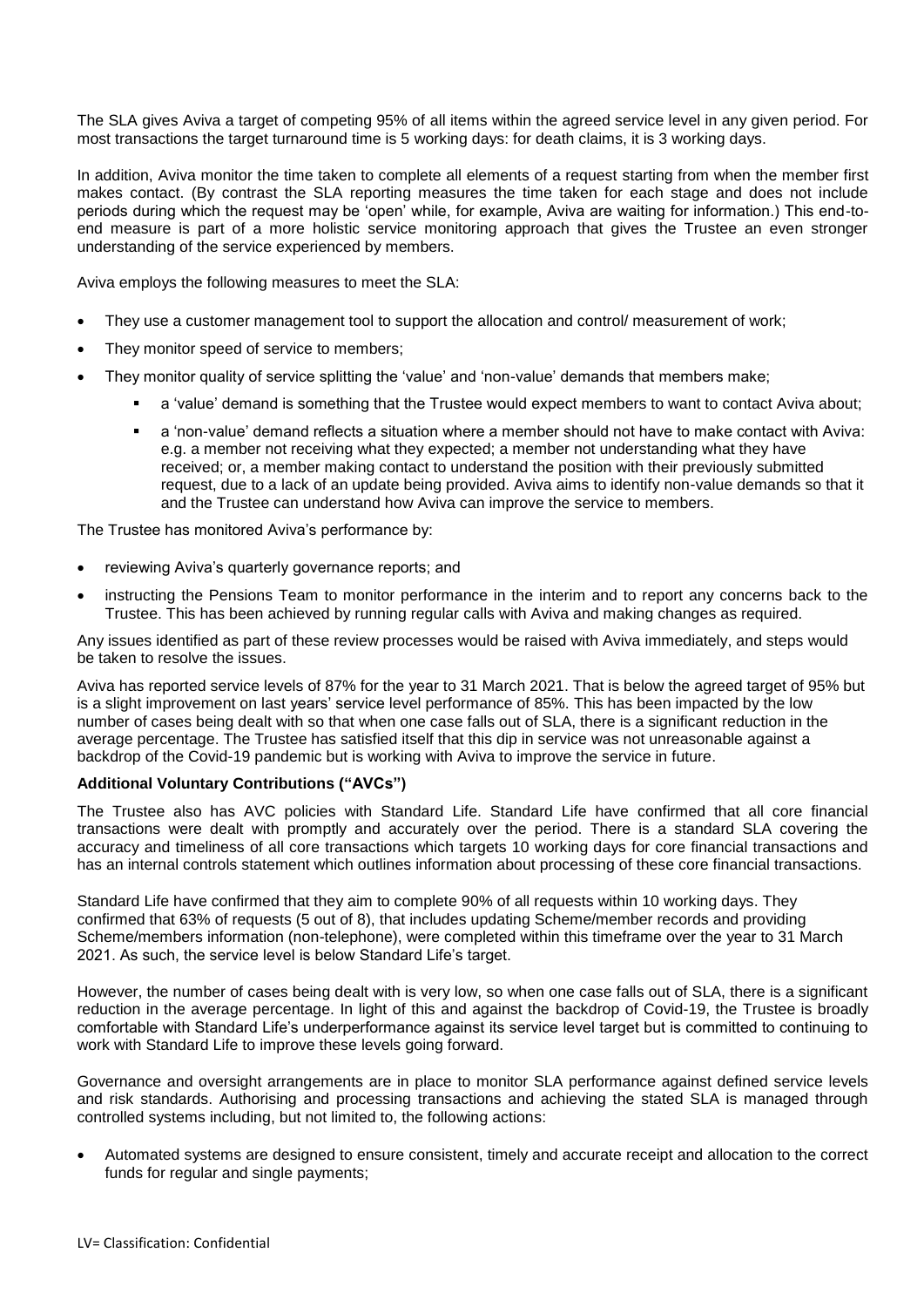- Regular monitoring of process and people performance, including control self-assessment reviews;
- Reconciliations are carried out between Finance and Customer Operations to ensure contributions are accurately recorded;
- Documented business procedures are in place for contributions processed;
- Compliance with processes is supported by an automated workflow system that ensures work is enabled, tracked and managed;
- A dedicated control team actively manages manual payments (including automation failures) and the reporting of missed contributions to the Pensions Regulator;
- An automated quotes system, which ensures the consistent application of calculations;
- Scheme rules and policy provisions are coded within automated systems that have been built and tested to establish project management practices; and
- A quality assurance framework is in place to ensure that payments are processed in line with the defined processes and service levels.

#### **Overall**

Based on the Trustee review processes, it is satisfied that over the period covered by this Statement:

- Aviva and the AVC provider were operating appropriate procedures, checks and controls, and operating within the agreed SLAs;
- there have been no material administration issues in relation to processing core financial transactions; and
- all core financial transactions have been processed promptly and accurately during the Scheme year by Aviva and the AVC provider.

#### **4. Member-borne charges and transaction costs**

The charges incurred by members over the period covered by this Statement are set out in the tables overleaf. The total expense ratio (TER) column shows the annual fund management charges and additional fund expenses such as custody costs but excludes transaction costs. The TER represents charges paid by the members and is reflected in the unit price of the funds.

The TER includes any costs such as administration and investment borne by the members other than the transaction costs.

The transaction costs shown arise when the Scheme's fund managers buy and sell assets within investment funds. They don't include costs incurred when members invest in and switch between funds. They are borne by members.

The charges and transaction costs have been supplied by Aviva, the Scheme's platform provider. When preparing this section of the Statement the Trustee has taken account of the relevant statutory guidance. The method for calculating transaction costs sometimes produces a negative cost, which is not a sensible guide to what the members will experience in future. In such cases the table shows a zero rather than a negative number.

#### **Default arrangement**

The Default has been set up as a lifestyle approach, which means that members' assets are automatically moved between different investment funds as they approach their target retirement date. This means that the level of charges and transaction costs will vary depending on how close members are to their target retirement age and in which funds they are invested.

For the period covered by this Statement, annualised charges and transaction costs are set out in the following table.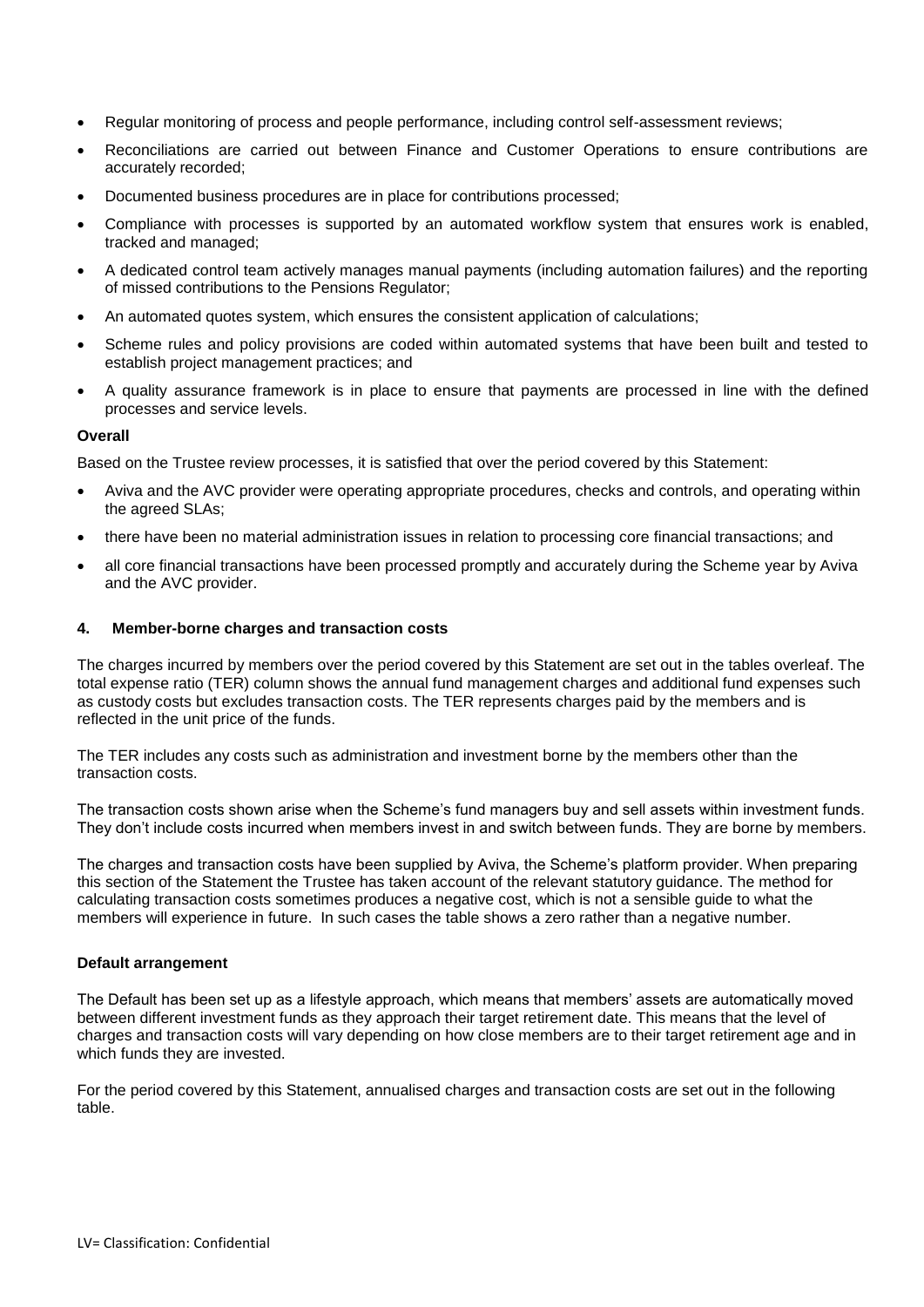## Universal Lifetime Strategy – charges and transaction costs

| Years to target retirement date | <b>TER</b><br>$(\%$ pa) | <b>Transaction costs</b><br>(% pa) |
|---------------------------------|-------------------------|------------------------------------|
| 15 years to retirement          | 0.38                    | 0.10                               |
| 10 years to retirement          | 0.48                    | 0.15                               |
| 5 years to retirement           | 0.57                    | 0,20                               |
| At retirement                   | 0.58                    | 0,20                               |

## **Self-select funds**

Members may also choose between a number of self-select investment options. The charges for these funds and the transaction costs over the period covered by this Statement are set out in the following table. The underlying funds used within the Default are shown in **bold**.

Self-select fund charges and transaction costs

| <b>Fund name</b>                                               | <b>TER</b><br>(% pa) | <b>Transaction</b><br>$costs$ (% pa) |  |  |  |
|----------------------------------------------------------------|----------------------|--------------------------------------|--|--|--|
| My Global Shares Fund<br>My Balanced Growth Fund*              | 0.38<br>0.57         | 0.10<br>0.20                         |  |  |  |
| My Approaching Retirement Fund*                                | 0.58                 | 0.20                                 |  |  |  |
| My Cash Fund                                                   | 0.29                 | 0.01                                 |  |  |  |
| My Diversified Growth Fund                                     | 0.50                 | 0.00                                 |  |  |  |
| My Diversified Growth (Active) Fund                            | 0.59                 | 0.56                                 |  |  |  |
| My Property Fund                                               | 0.87                 | 0.11                                 |  |  |  |
| My UK Shares Fund                                              | 0.29                 | 0.20                                 |  |  |  |
| My Ethical Global Equity Fund                                  | 0.51                 | 0.01                                 |  |  |  |
| My Emerging Markets Equity Fund                                | 0.60                 | 0.02                                 |  |  |  |
| My Islamic Global Equity Fund                                  | 0.66                 | 0.02                                 |  |  |  |
| *These funds are not currently offered on a self-select basis. |                      |                                      |  |  |  |

## **AVC assets**

The Trustee has a policy with Standard Life and over the period covered by this Statement, the following funds had member assets invested in them

| ∣ Fund name⊹                              |      | <b>TER</b> Transaction<br>$(\%$ pa) costs $(\%$ pa) |
|-------------------------------------------|------|-----------------------------------------------------|
| Standard Life Stock Exchange Pension Fund | 1.02 | 0.00                                                |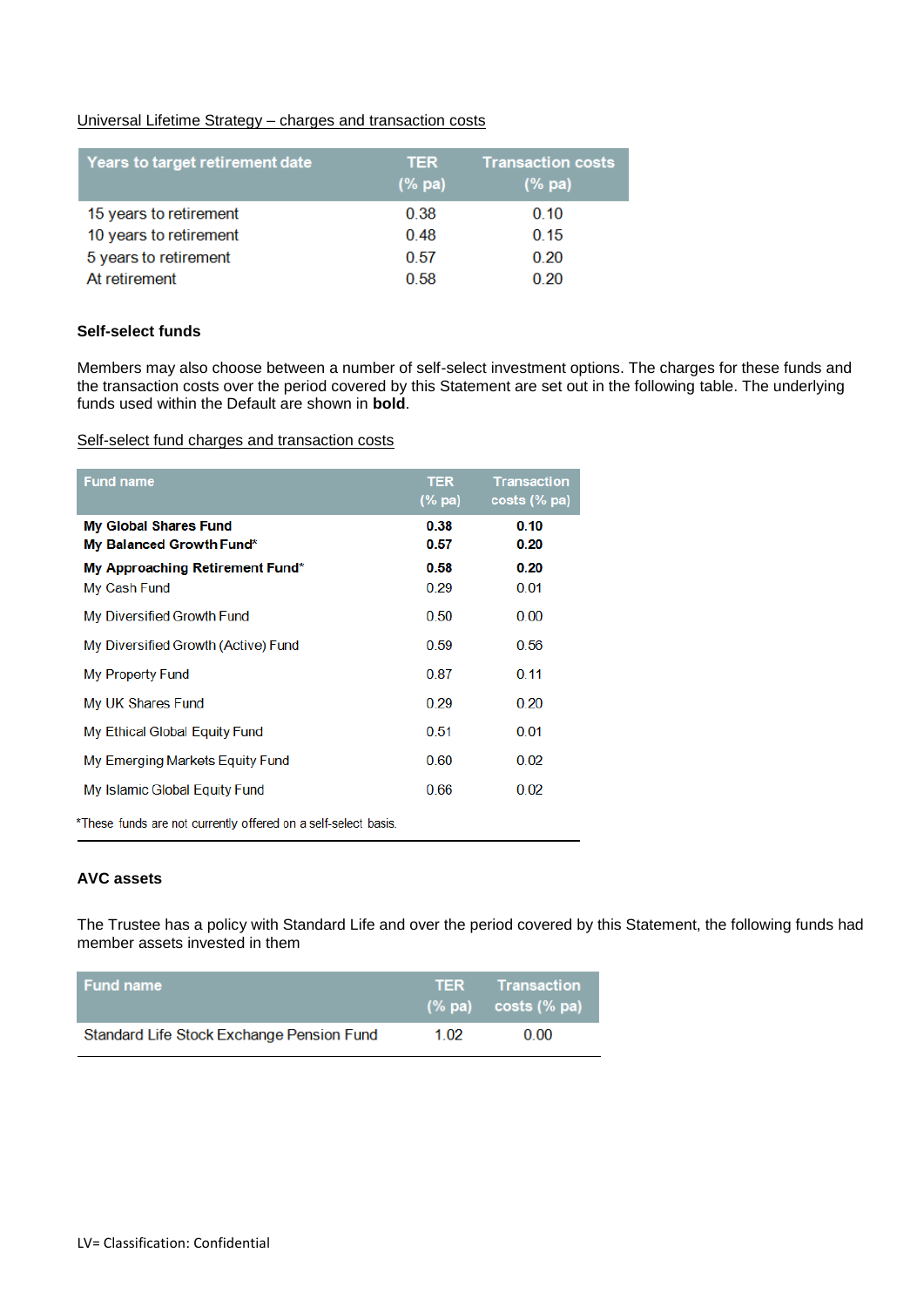## **Illustration of charges and transaction costs**

The table on the following page sets out an illustration of the impact of charges and transaction costs on the projection of an example member's pension savings. In preparing this illustration, we had regard to the relevant statutory guidance. In order to provide this example, the Trustee has to make a number of assumptions; these assumptions are explained below:

- The "before costs" figures represent the savings projection assuming an investment return with no deduction of member borne charges or transaction costs. The "after costs" figures represent the savings projection using the same assumed investment return but after deducting member borne charges and an allowance for transaction costs.
- The transaction cost figures used in the illustration are those provided by the managers over the past three years (where available), subject to a floor of zero (so the projection does not assume a negative cost over the long term). We have used the average annualised transaction costs over the past three years for the My Cash Fund, My Diversified Growth (Active) Fund and My Pre-Retirement (Annuity Focused) Fund as this is the longest period over which figures were available and should be more indicative of longer-term costs compared to only using figures over the Scheme year. For the My Universal Lifetime Strategy and the My Emerging Markets Equity Fund, we have used two-year transaction costs figures as this is the longest period over which figures were available due to the when the funds were added to the Scheme.
- The illustration is shown for the Default since this is the arrangement with the most members invested in it*,* as well as four funds from the Scheme's self-select fund range. The four self-select funds shown in the illustration are:
	- the My Emerging Markets Equity Fund because this is the fund with the highest before costs expected return;
	- the My Cash Fund because this is the fund with the lowest before costs expected return;
	- the My Diversified Growth (Active) Fund because this is the fund with highest annual member borne costs; and
	- the My Pre-Retirement (Annuity Focused) Fund because this is the fund with lowest annual member borne costs.

## **Notes**

- Values shown are estimates and are not guaranteed. The illustration does not indicate the likely variance and volatility in the possible outcomes from each fund.
- Projected pension pot values are shown in today's terms, and do not need to be reduced further for the effect of future inflation.
- The starting pot size used is £4,500. This is the approximate average (median) pot size for members aged below the Scheme's median age of 49 (rather than using a whole membership average, we have taken this approach to give a more realistic 25-year projection).
- The projection is for 25 years, being the approximate duration that the youngest Scheme member has until they reach the scheme's Normal Pension Age.
- We have assumed that no contributions are paid into the Scheme as the Scheme is closed to future contributions.
- The projected annual returns used are as follows:
- Default option: 2.00% above inflation for the initial years, gradually reducing to a return of 0.10% **below** inflation at the ending point of the lifestyle.
	- My Emerging Markets Equity Fund: 2.00% above inflation
	- My Cash Fund: 2.00% **below** inflation
	- My Diversified Growth (Active) Fund: 0.50% above inflation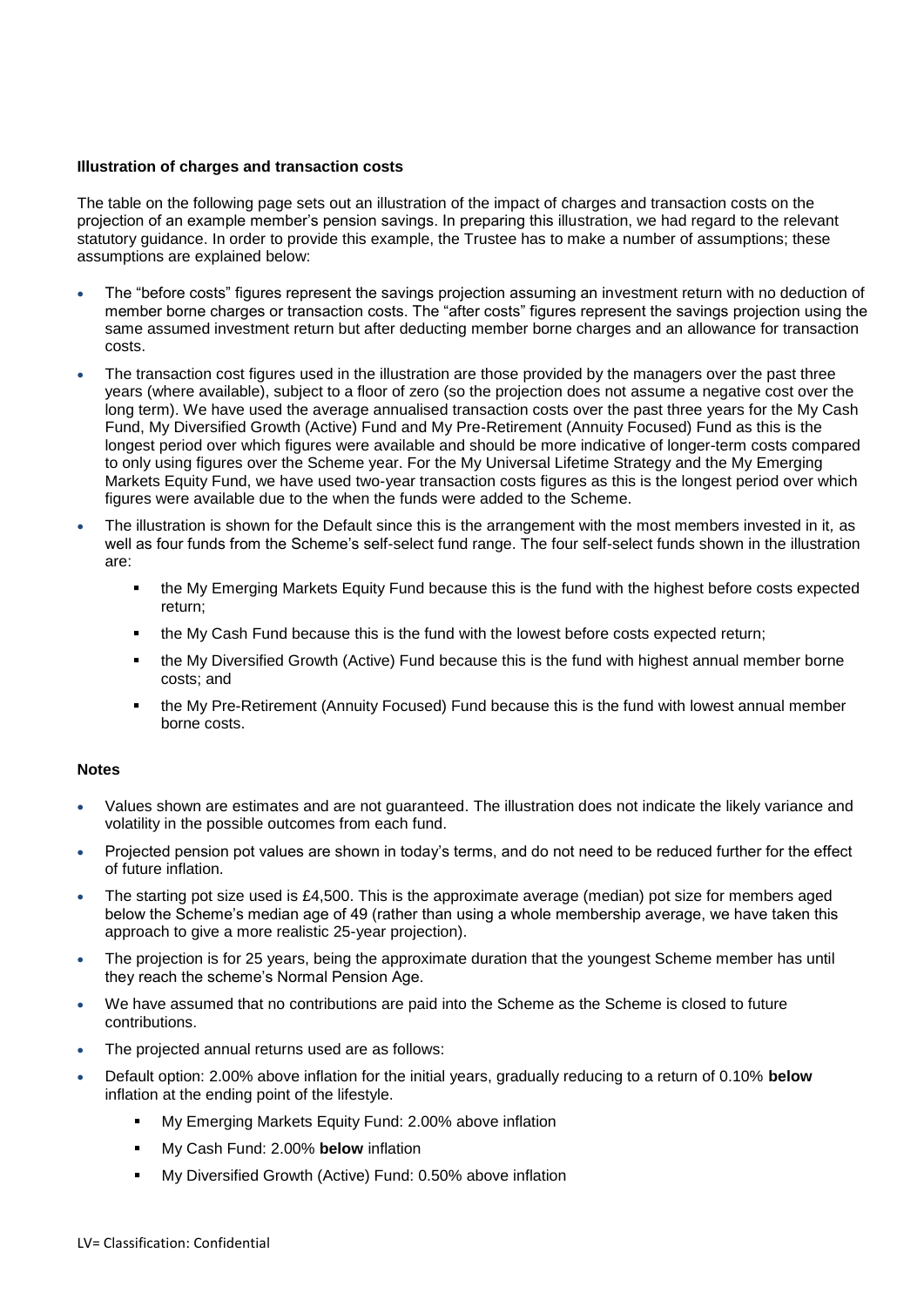My Pre-Retirement (Annuity Focused) Fund: 1.00% **below** inflation

No allowance for active management outperformance has been made.

|                          | <b>Universal Lifetime Strategy</b> |                       | <b>My Emerging Markets Equity</b><br>Fund |                       | <b>My Cash Fund</b>    |                       | <b>My Diversified Growth</b><br>(Active) Fund |                       | <b>My Pre-Retirement (Annuity</b><br><b>Focused) Fund</b> |                |
|--------------------------|------------------------------------|-----------------------|-------------------------------------------|-----------------------|------------------------|-----------------------|-----------------------------------------------|-----------------------|-----------------------------------------------------------|----------------|
| <b>Years</b><br>invested | <b>Before</b><br>costs             | <b>After</b><br>costs | <b>Before</b><br>costs                    | <b>After</b><br>costs | <b>Before</b><br>costs | <b>After</b><br>costs | <b>Before</b><br>costs                        | <b>After</b><br>costs | <b>Before</b><br>costs                                    | After<br>costs |
|                          | £4,600                             | £4,600                | £4,600                                    | £4.600                | £4.400                 | £4.400                | £4,500                                        | £4,500                | £4,500                                                    | £4,400         |
| 3                        | £4,800                             | £4.700                | £4.800                                    | £4,700                | £4.200                 | £4,200                | £4,600                                        | £4.400                | £4,400                                                    | £4,300         |
| 5                        | £5,000                             | £4.900                | £5,000                                    | £4,800                | £4,100                 | £4.000                | £4.600                                        | £4.400                | £4.300                                                    | £4.200         |
| 10                       | £5,500                             | £5,200                | £5,500                                    | £5,200                | £3,700                 | £3,600                | £4,700                                        | £4,200                | £4,100                                                    | £3,900         |
| 15                       | £6,100                             | £5,600                | £6,100                                    | £5,500                | £3,300                 | £3,200                | £4,800                                        | £4.100                | £3,900                                                    | £3,700         |
| 20                       | £6,700                             | £6,100                | £6.700                                    | £5,900                | £3,000                 | £2,800                | £5,000                                        | £4,000                | £3,700                                                    | £3,500         |
| 25                       | £7.400                             | £6,600                | £7,400                                    | £6,300                | £2,700                 | £2,500                | £5,100                                        | £3,900                | £3,500                                                    | £3,200         |
| 30                       | £8,000                             | £7,000                | £8,200                                    | £6,800                | £2,500                 | £2.200                | £5.200                                        | £3,800                | £3,300                                                    | £3,000         |
| 35                       | £8,600                             | £7,200                | £9,000                                    | £7,200                | £2,200                 | £2,000                | £5,400                                        | £3,600                | £3,200                                                    | £2,800         |
| 40                       | £8,700                             | £7,000                | £9,900                                    | £7,800                | £2,000                 | £1,800                | £5,500                                        | £3,500                | £3,000                                                    | £2.700         |

## **Projected pension pot in today's money**

## **5. Value for members assessment**

The Trustee has worked with its advisers, Lane Clark & Peacock LLP, to carry out a detailed assessment of the extent to which all key elements of the Scheme represent value for money over the Scheme Year ending 31 March 2021.

The Trustee reviews all member-borne charges (including transaction costs where available) annually, with the aim of ensuring that members are obtaining value for money given the circumstances of the Scheme. The date of the last review was: 7 July 2021. There is no legal definition of 'good value' which means that determining this is subjective. The Trustee notes that value for money does not necessarily mean the lowest fee: and also considers the overall quality of the service received. The Trustee has rated the Scheme against seven criteria. The assessment was undertaken taking account of the Pensions Regulator's Code of Practice No.13 (Governance and administration of occupational trust-based schemes providing money purchase benefits).

The Trustee continues to use ratings from 'poor' to 'very good' to facilitate comparisons with previous years. Where relevant, the rating also incorporates a comparison with other UK Pension Schemes.

- **1. Charges** Very good the costs borne by members are good value given the size of the Scheme. Relative to other similar sized schemes, the fees are very competitive. The Trustee actively monitors fees on a regular basis.
- **2. Administration –** Fair Aviva has missed its SLA target over the year although saw an improvement from the previous Scheme year in what was a difficult period for administrators as a result of the Covid-19 crisis. The Trustee is committed to working with Aviva on behalf of members to understand any fall in service and how Aviva intends to improve performance versus its SLA.
- 3. **Governance** Very good the Trustee is very committed to the Scheme and how it is run.
- 4. **Communications**  Good communications are clear, informative and comply with legislation.
- 5. **Default investment arrangement** Very good the "Universal" default investment strategy, implemented in July 2019, was reviewed during the Scheme Year considering the unique requirements of the Scheme and remains appropriate for the majority of members by targeting all three retirement outcomes. Overall, the Trustee is confident that this strategy is appropriate for most members. One fund change was agreed to the underlying equity allocation within the My Global Shares and My Balanced Growth Funds, the implementation of which will be considered over the upcoming Scheme Year.
- 6. **Self-select investment range** Very good –The self-select fund range is concise, offers good value and covers all major asset classes. The self-select range was reviewed over the year and the Trustee agreed to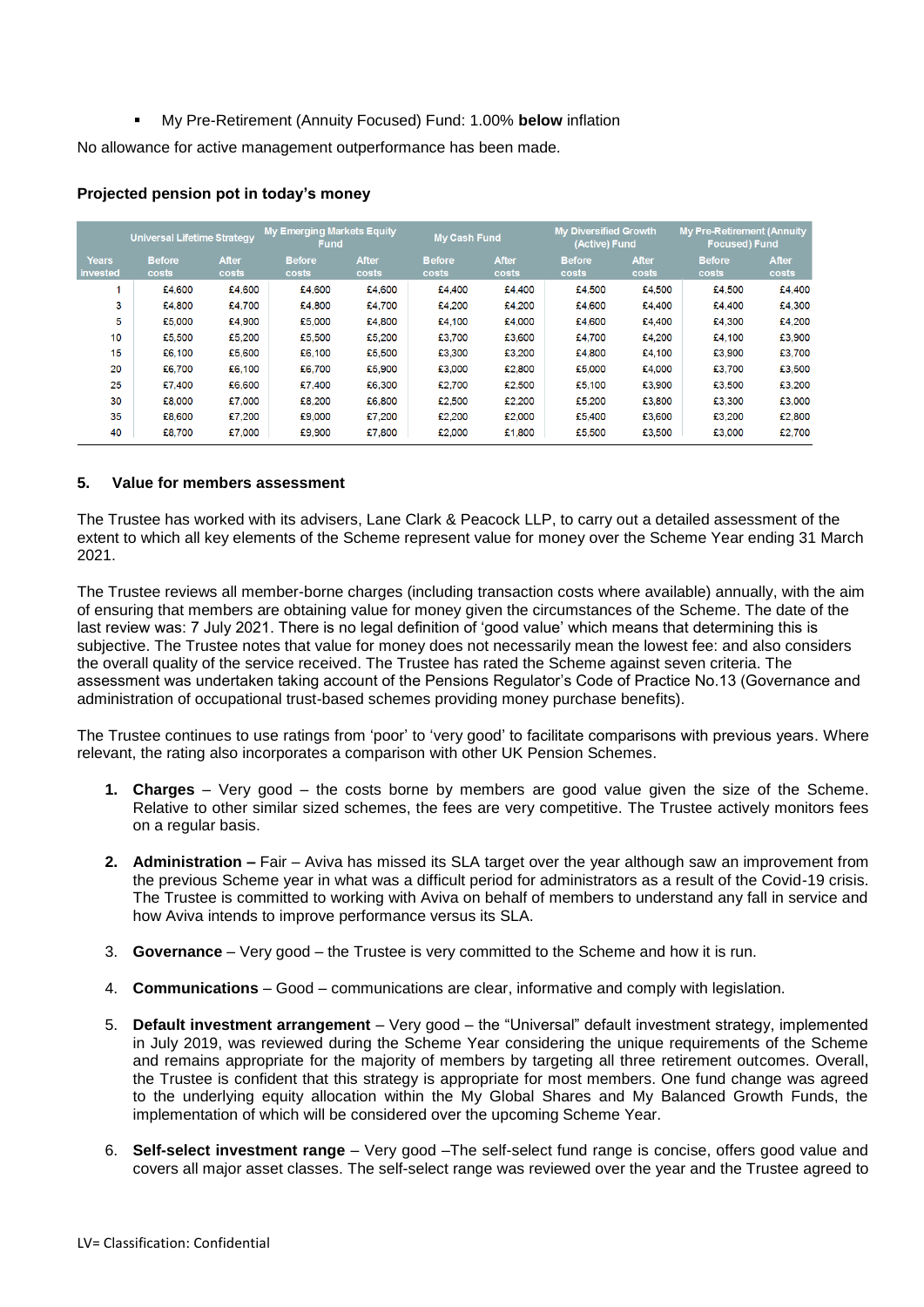make a change to replace the underlying fund used in the My Ethical Global Equity Fund. The implementation of these changes will be considered over the upcoming Scheme Year.

7. **At - retirement services** – Good – members have access to the full range of investment options, hosted by Aviva, when making decisions in respect of their retirement.

Overall, the Trustee believes that members of the Scheme are receiving good value for money for the charges and costs that they incur. The Trustee believes this for the following reasons:

- The costs and charges deducted from members provide good value in relation to the benefits and services they receive, when compared to other options available in the market.
- The charges for the default investment fund are below the charge cap (0.75% pa).
- The Scheme offers a wide range of services to ensure members receive a quality service.
- The Trustee carries out regular strategic reviews (for example benchmarking the fees members pay and the fund range available against other UK Pension Schemes) to monitor whether the Scheme provides good value for members on an on-going basis.
- The Trustee includes assessing value for members on the Scheme's risk register.
- A good fund range is offered to members, with funds across the risk/return spectrum to cater for a range of member needs.

## **6. Trustee knowledge and understanding**

The Trustee has measures in place to comply with the legal requirements for knowledge and understanding of matters relevant to running a pension scheme, including investment, pension and trust law. Details of how the Trustee has met these requirements during the period covered by this Statement are set out below.

The Trustee, with the help of its advisers, regularly considers training requirements to identify any knowledge gaps. There are at least two dedicated training sessions each year. The Trustee's advisers proactively raise any changes in governance requirements and other relevant matters as they become aware of them. The Trustee's advisers typically deliver training on such matters at Trustee and DC Sub-committee ("DCSC") meetings if they are material.

Additionally, the Trustee receives quarterly updates on topical pension issues from its investment advisers and legal advisors.

All Trustee Directors are familiar with and have access to copies of the Scheme's governing documentation and documentation setting out the Trustee's policies, including the Trust Deed & Rules and Statement of Investment Principles (which sets out the Trustee's policies on investment matters). The Trustee Directors believe that they have sufficient knowledge and understanding of the law relating to pensions and trusts and of the relevant principles relating to the funding and investment of occupational pension schemes to fulfil their duties.

All new Trustee Directors must complete an induction plan within the first six months of appointment. This Induction covers the following:

- Overview of the Scheme;
- Introduction to Trustee role;
- Overview of a DC Scheme;
- Pension scheme funding training;
- Pension scheme investment training;
- GDPR; and
- Trustee toolkit (an online learning programme, designed to help trustees of occupational pension schemes meet the minimum level of knowledge and understanding required by law).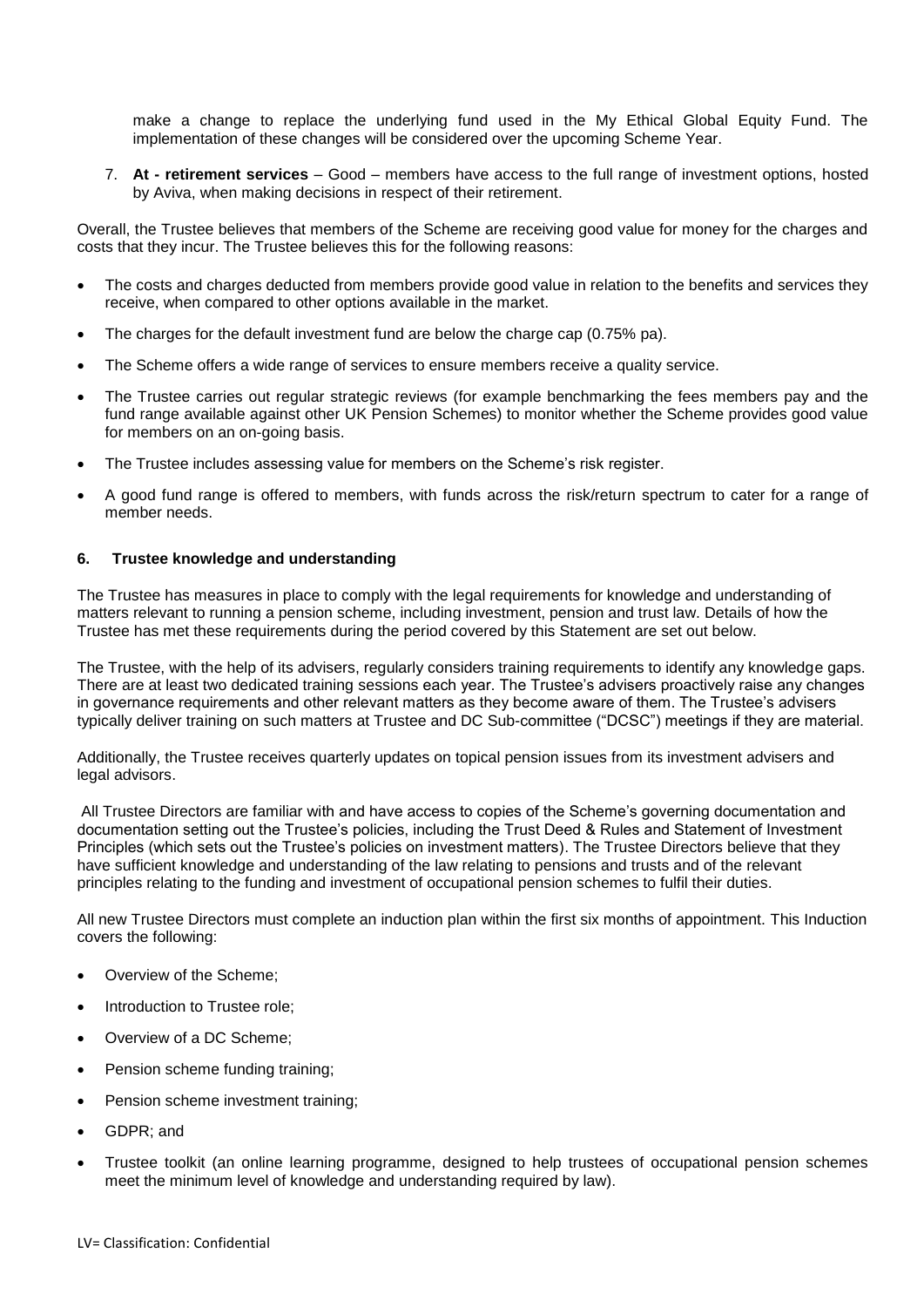All Trustee Directors are required to commit to completing the training, either at the relevant meetings or by personal study. The Trustee's DC adviser provided a training session on 28 June 2021 to cover much of the Scheme specific DC content.

Regular training is provided on aspects of the Trustee Knowledge and Understanding requirements. Other training relates to topical items or specific issues under consideration and during the Scheme year.

There is a Training and Development Framework in place. This was last reviewed and updated in March 2019. It documents how gaps in the Trustee Directors' knowledge will be identified using self-assessment questionnaires. The questionnaires are completed [each year] and are reviewed at least every two years or more frequently if there is a significant change to the Pensions Regulator's expectations of trustees. Any gaps are discussed 1:1 with the Chair of the Trustee Board to agree individual training and development activities. The Trustee also commissioned an external trustee effectiveness analysis, which concluded in 2019, to ensure that Trustee skills and core competencies are identified. A training log is maintained and updated on a quarterly basis in line with best practice. Progress against the agreed plan will be discussed at the following year's one-to-one review session. The Trustee has planned to undertake a further Trustee effectiveness analysis in 2022.

The Trustee's approach to meeting the TKU requirements includes:

- a rolling programme of bespoke Trustee training delivered as separate training sessions or during Trustee and DCSC meetings as appropriate;
- recording all training and attendance at appropriate seminars in the Trustee training log in order to support the Chair's Statement;
- circulating to each Trustee Director "hot topics" and general updates from its advisers about DC and legal matters;
- reviewing the training programme annually following an assessment of Trustee knowledge, understanding and skills; and
- carrying out an effectiveness self-assessment from time to time.

Over the Scheme year, the Trustee Directors received training on the following:

- DC Developments (Pension Schemes Bill, State Pension rates, SIP registry, Charge cap, Pension scams, General levy consultation, DWP working group – solutions to small pots issue and Pensions dashboard);
- Environmental, Social and Governance ("ESG");
- Climate change related duties and risks;
- Managing conflicts of interest;
- Covid-19 impact;
- TPR Single Code of Practice;
- Implementation statement;
- Consultation on Annual Benefits Statements;
- New TPR compliance guidance;
- 2021 Budget; and
- Consultation on increase to normal minimum pension age

The knowledge and experience the Trustee Board possesses includes:

 The Trustee Board is conversant with the Scheme's Trust Deed and Rules, SIP and other key administrative documents, and has appropriate knowledge of pensions and trust law and matters relating to scheme funding and investment.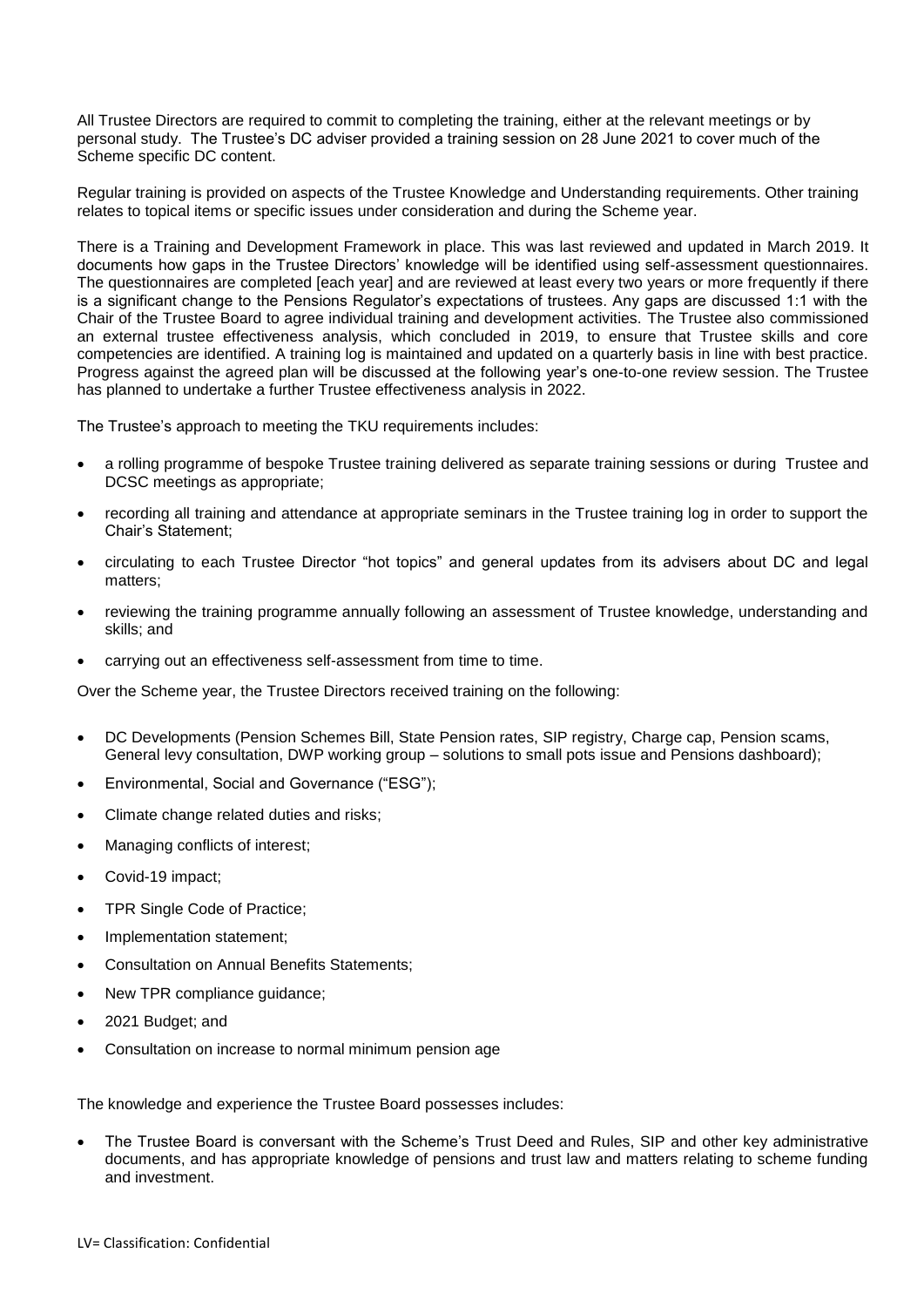- The Chair of the Trustee Board and the Chair of the DCSC are professional trustees who have many years' experience of acting as pension scheme trustees for a number of different schemes.
- The Trustee Board's specialist legal, actuarial and DC advisers attend Trustee and DCSC meetings as appropriate to advise on specific matters on the agenda.
- The combined experience of the Trustee Board includes expertise on a broad range of business disciplines and commercial expertise.

Considering the knowledge and experience and the specialist advice (both in writing and whilst attending meetings) received from the appointed professional advisors, the Trustee believes it is well-placed to exercise its functions properly and effectively.

Huw Evans

**Signed by the Chair of the Trustee Board of the Ockham Pension Scheme Trustee**

\_\_\_\_\_\_\_\_\_\_\_\_\_\_\_\_\_\_\_\_\_\_\_\_\_\_\_\_\_\_\_\_\_\_\_\_\_\_\_\_\_\_\_\_\_\_

22 October 2021

\_\_\_\_\_\_\_\_\_\_\_\_\_\_\_\_\_\_\_\_\_\_\_\_\_\_\_\_\_\_

**Date**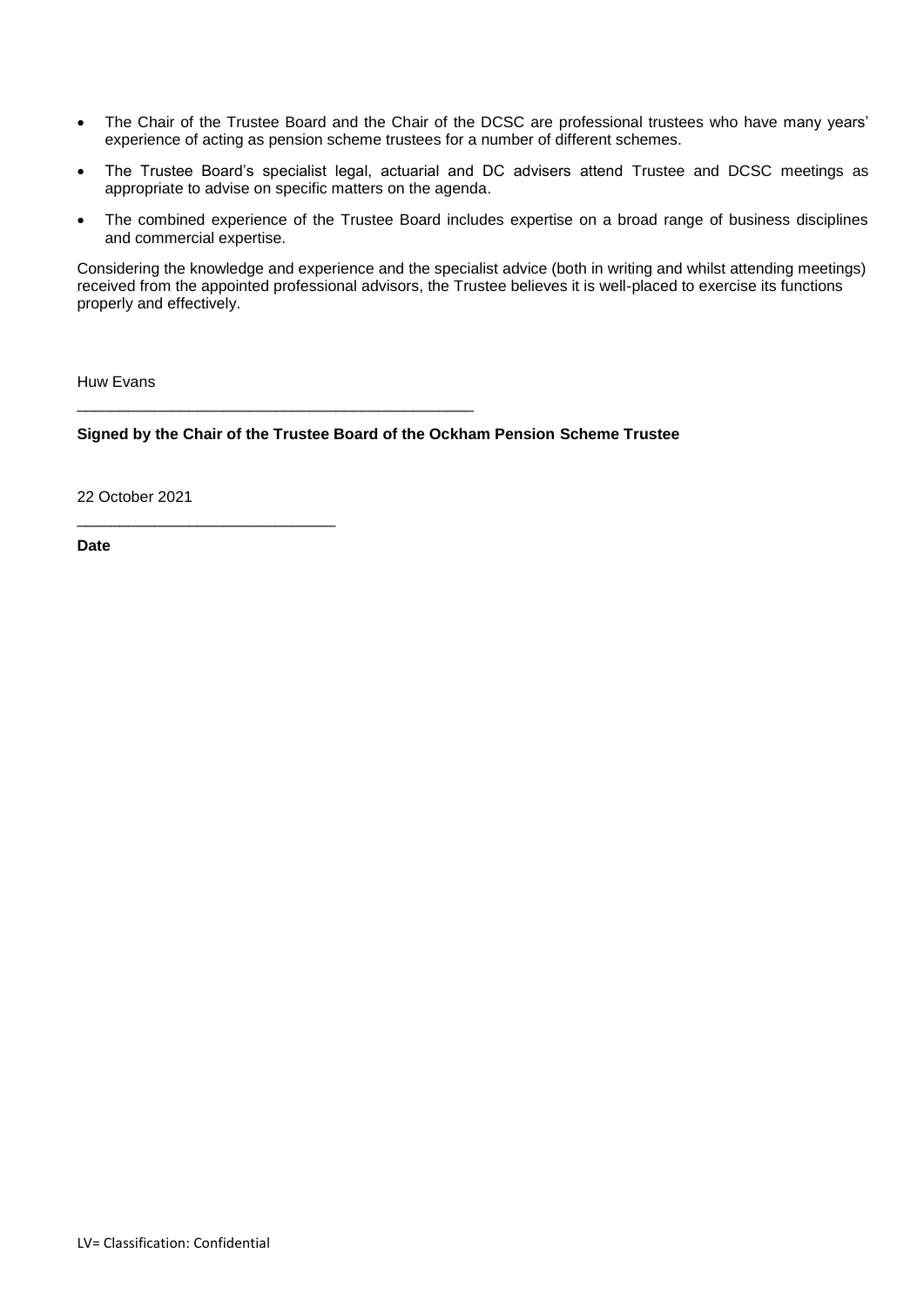## **Appendix to Chair's Statement**

## **Ockham Pension Scheme Statement of Investment Principles – Extracts covering DC default fund**

## **B. Defined Contribution Section – "DC Section"**

## **Investment Objectives**

The Trustee's primary objective for the DC Section of the Scheme is to provide members with access to:

- an appropriate range of investment options, reflecting the membership profile and which will help to enable members to accumulate a fund to provide suitable benefits at retirement; and
- a default investment option that the Trustee believes to be reasonable for those members that do not wish to make their own investment decisions. The objective of the default option is to generate returns significantly above inflation whilst members are some distance from retirement, but then to switch automatically and gradually to lower risk investments as members near retirement.

## **Investment Policy**

The Trustee's policy to achieve this objective is to provide a range of funds and a lifestyle which offer a suitable mixture of real and other assets and a default investment strategy appropriately targeted for the membership. It recognises that the returns on return-seeking assets, while expected to be greater other the long-term than those on other assets, are likely to be more volatile. The range of funds utilised to meet the DC Section's objectives are set out in Appendix A.

## **Risks**

When deciding how to invest the Scheme's assets, the Trustee has considered several investment risks in the DC Section, including, but not limited to, those set out below:

- *Risk of inadequate returns* in the DC Section, as members' benefits are dependent on the investment returns achieved, it is important that investment options are available which can be expected to produce adequate real returns over the longer term. Accordingly, equity and equity-based funds, which are expected to provide positive returns above inflation over the long term, have been made available to members and feature in the growth phase of the default strategy. To reduce the chance of a sharp deterioration in members' benefits close to retirement, the Trustee has made the default option a "lifetime" strategy.
- *Risk from lack of diversification* This is the risk that failure of a particular investment, or the general poor performance of a given investment type, could materially adversely affect the member's assets. The Trustee believes that the Scheme's DC default strategy is adequately diversified between different asset classes and within each asset class and the DC options provide a suitably diversified range for members to choose from. This was a key consideration when determining the Scheme's investment arrangements and is monitored by the Trustee on a regular basis.
- *Credit risk* This is the risk that one party to a financial instrument will cause a financial loss for the other party by failing to discharge an obligation. The Scheme is subject to credit risk because it invests in bonds via pooled funds. The Trustee manages its exposure to credit risk by only investing in pooled funds that have a diversified exposure to different credit issuers.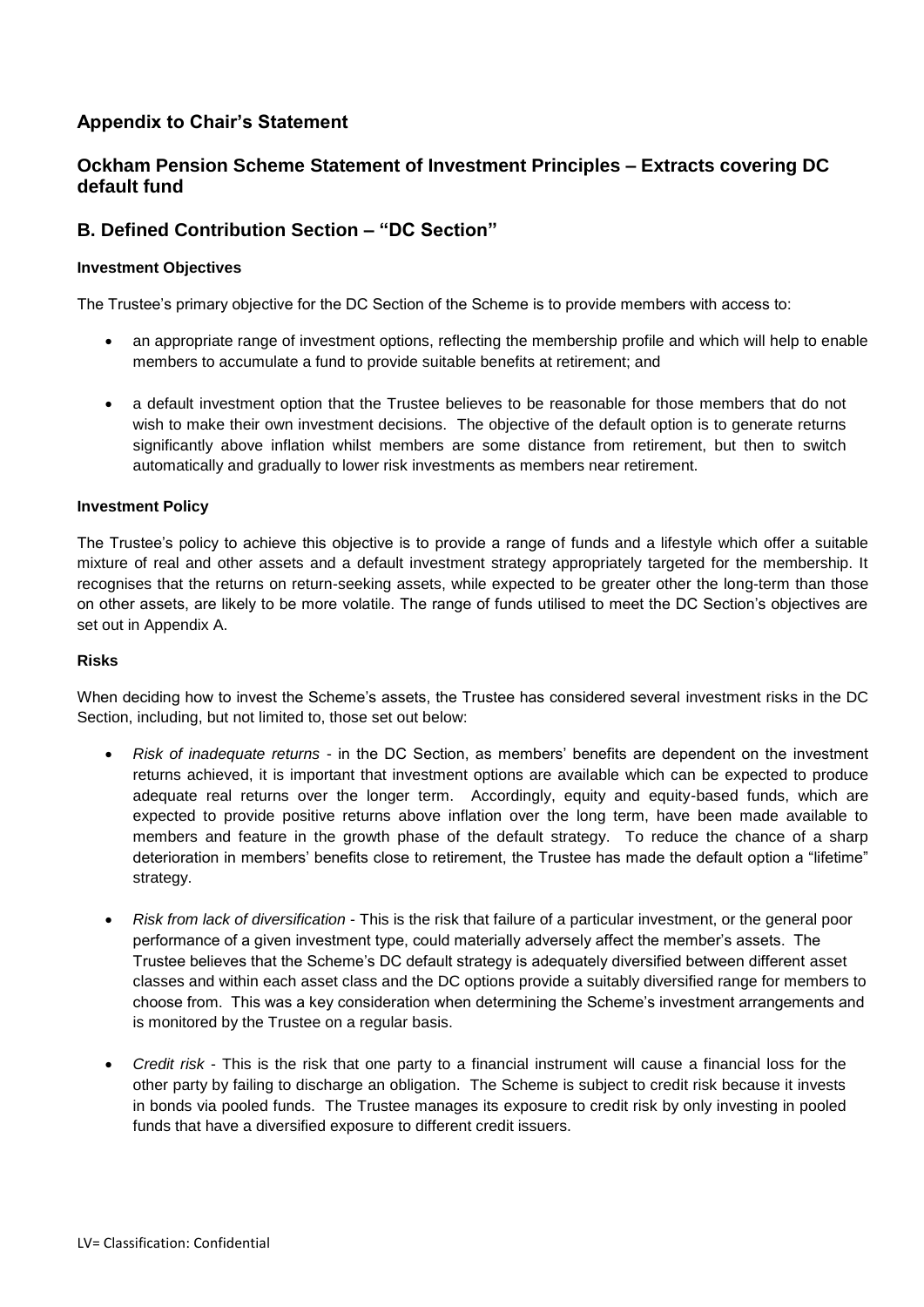- *Currency risk -* Whilst the majority of the currency exposure of the Scheme's assets is to Sterling, the Scheme is subject to currency risk because some of the Scheme's investments are held in overseas markets. For the Scheme's lifetime strategies, the Trustee believes that the currency exposure is managed in an appropriate manner given the objective of each of those strategies. Within the Scheme's self-select fund range some funds will be subject to currency risk where the underlying investments are held in overseas markets which the Trustee considers reasonable.
- *Manager risk*  the risk that the chosen investment manager underperforms its benchmark. Prior to appointing an investment manager, the Trustee receives written advice from a suitably qualified individual. The Trustee monitors the investment managers on a regular basis to ensure they remain appropriate for their selected mandates.
- *Illiquidity risk* this is the risk that core financial transactions, such as investing members' contributions, are not processed promptly due to lack of liquidity in the investments. The Trustee manages this risk by only using pooled funds with daily dealing within the default strategy and diversifying the strategy across different types of investment.
- *Valuation risk* is the risk that it is not possible to value accurately some, or all of the underlying assets held within a fund due to market specific circumstances. This may mean that a sufficiently reliable fund unit price cannot be established. The Trustee seeks to appoint investment managers who will manage this risk appropriately should such circumstances occur by, for example, suspending dealing in any affected fund where this is in investors' best interests. The Trustee reviews this risk from time to time and in particular during periods of adverse or unusual market conditions.
- *Risk from excessive charges* If the investment management charges together with other charges levied on, for example, transfers or early retirement are excessive, then the value of a member's account will be reduced unnecessarily. The Trustee is comfortable that the charges applicable to the Scheme are in line with market practice and assess regularly whether these represent good value for members.
- *Environmental, social and governance (ESG) risks*  Environmental, social and corporate governance (ESG) factors are sources of risk to the Scheme's investments which could be financially material, over both the short and longer term. These potentially include risks relating to factors such as climate change, unsustainable business practices, and unsound corporate governance. The Trustee seeks to appoint investment managers who will manage these risks appropriately on their behalf and from time to time reviews how these risks are being managed in practice.

The funds and default lifetime strategy option offered through the DC Section have been chosen to help members mitigate these risks through appropriate fund selection and, in addition, to allow members to achieve an adequate level of diversification. These considerations feature in the selection criteria for new managers and the monitoring process for ongoing managers.

## **Suitability**

The Trustee has taken advice from its investment consultant to ensure the fund range and default strategy remain suitable, accommodating a broad range of asset classes covering the needs of members in terms of their attitude to investment risk.

## **Liquidity**

The funds are offered through a life insurance policy and as such are in normal circumstances intended to be realisable to provide pension benefits on retirement, or earlier on death or transfer to another pension arrangement.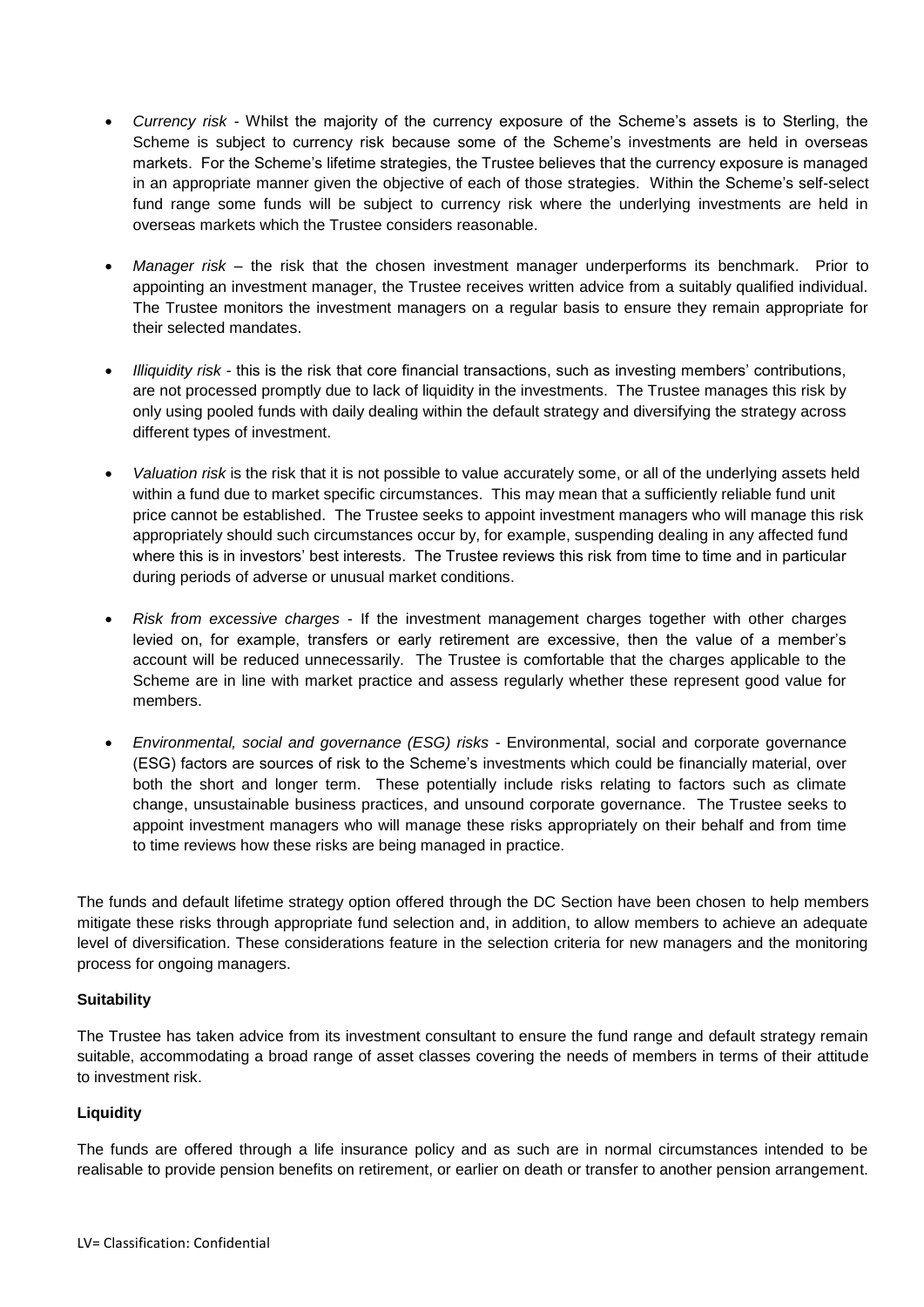## **Investment arrangements**

The Trustee has entered into a contract with a platform provider, Aviva, who makes available the range of investment options to members. There is no direct relationship between the Scheme and the underlying investment managers of the DC investment funds.

Responsibility for the day to day management is effectively delegated to individual investment managers. The current managers are shown in Appendix A.

## **Charges, transaction costs and value for money**

The Trustee is committed to ensuring that DC Section members get value for money (i.e. that the costs and charges deducted from DC Section members' pension accounts or contributions provide good value in relation to the benefits and services provided) and keeps value for money in mind on an on-going basis, including it as an item on the Scheme's risk register. The Trustee undertakes an annual value for money assessment with support from its advisers. The Trustee is mindful of providing value for money to members.

The charges for the default lifetime strategy is below the charge cap (0.75%).

## **Default investment strategy**

The Trustee offers the lifetime strategy "Universal" as the default strategy as it is believed to be reasonable for those members who do not wish, or have not elected to select a preferred investment choice for their pension investments themselves. It is designed to be appropriate for members who take an annuity, cash or drawdown at retirement. It is considered by the Trustee to have the objectives, expected returns, risks and other characteristics most likely to be suitable to meeting the Trustee's view of the needs and circumstances of the majority of the membership.

The objective of the default strategy is to generate long term investment growth in excess of inflation whilst members are some distance from retirement, but then to switch automatically and gradually to lower risk investments as members near retirement. With that in mind, the Universal Lifetime Strategy initially invests in equities in the accumulation phase and then starts to move into a multi-asset fund 15 years before the member's selected retirement age. Further switching, which is designed to strike an appropriate balance between risk and return for members approaching retirement, then results in an asset allocation of 50% diversified growth, 25% absolute return bonds and 25% cash by selected retirement age. While the Trustee recognises the need for a default investment strategy, it believes that members should be encouraged to regularly review their personal circumstances and to make positive selections rather than to rely on the default strategy. This will help the member better understand their individual position and ensure corrective action is taken if required.

The Trustee will monitor the choices members make at retirement to check whether assumptions made about how members will access their benefits are borne out in practice.

Details of the Universal Lifetime Strategy are set out in Appendix A.

## **Monitoring**

When the Trustee decides to invest in pooled investment vehicles, it recognises that due to the collective nature of these investments, there is less scope to directly influence how the asset manager invests. In such instances, the Trustee's investment advisers ensure the investment objectives and guidelines of the manager are consistent with that of the Trustee.

When relevant, the Trustee requires its investment managers to invest with a medium to long-term time horizon, and use any rights associated with the investment to drive better long-term outcomes. For some asset classes, the Trustee does not expect the respective asset managers to make decisions based on long-term performance. These may include investments that provide risk reduction through diversification or through hedging, consistent with the Trustee's strategic asset allocation.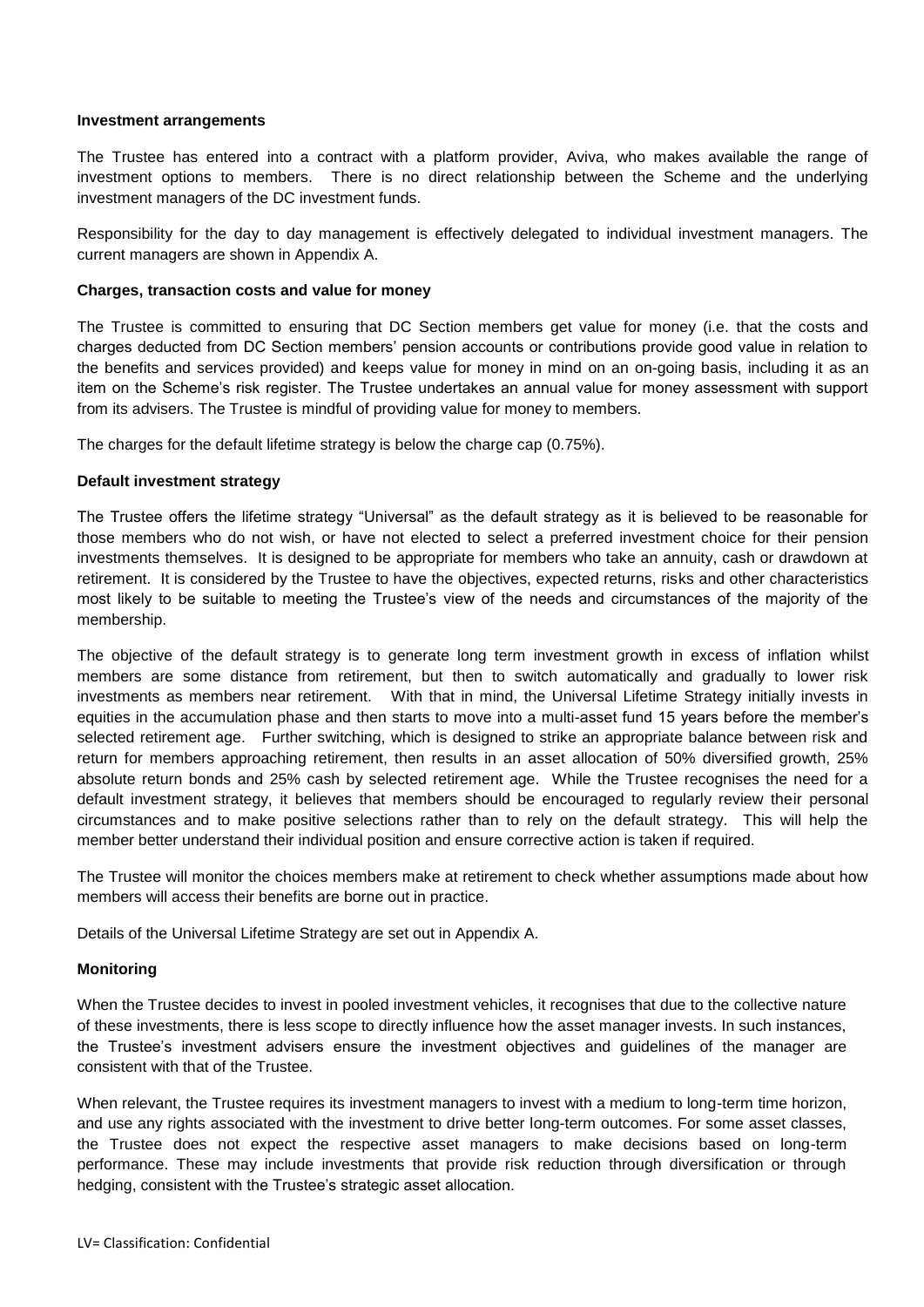The Trustee appoints its investment managers with an expectation of a long-term partnership, which encourages active ownership of the Scheme's assets. When assessing a manager's performance, the focus is on longer-term outcomes and is assessed over a medium to longer-term timeframe, subject to a minimum of three years. The Trustee would not expect to terminate a manager's appointment based purely on short-term performance. However, a manager's appointment could be terminated within a shorter timeframe than three years due to other factors such as a significant change in business structure or the investment team.

Managers are paid an ad valorem fee for a defined set of services. The Trustee reviews the fees annually to confirm they are in line with market practices, notably when the Trustee expects the manager to take an active ownership approach and consider long-term ESG factors.

The Trustee reviews the portfolio transaction costs and portfolio turnover range of managers annually, where the data is disclosed and available. The Trustee will then determine whether the costs incurred were within reasonable expectations.

The Trustee's policy towards monitoring non-financial performance is set out in the Responsible Investment section of the SIP.

The DC assets are predominantly held in pooled funds and the Trustee recognises that managers cannot fully align their strategy and decisions to the (potentially conflicting) policies of all their pooled fund investors in relation to strategy.

As such, the Trustee recognises its responsibility to ensure that the managers' investment approaches are consistent with its policies before any new appointment, and to monitor and to consider terminating any existing arrangements that appear to be investing contrary to those policies.

The Trustee is not involved in the investment manager's day-to-day operation and therefore cannot directly influence the performance target. However, it will assess the performance and review the continued use of each fund and will obtain and consider advice on retained investments where appropriate. The Trustee's investment adviser provides regular advice on the suitability of the fund range and default strategy as well as monitoring how material changes to the legislation or the membership may impact this. A set of objectives have been provided by the underlying fund manager and are consistent with their benchmark and investment approach (these are, of course, simply objectives and the rate of return can obviously not be guaranteed).

The benchmark for each fund is set by the underlying fund manager, however it should be noted that as Aviva provides 'wrapped' versions of the underlying funds in which it invests the wrapped version of the fund will not exactly match the performance of the underlying fund.

The Trustee accepts that the discrepancy between the performance achieved by a wrapped fund and that of the underlying fund in which it invests is unavoidable. However, Aviva should take steps to reduce this to an absolute minimum and the Trustee will monitor accordingly.

The platform provider will be responsible for:

- providing access to a range of funds managed by various investment managers;
- providing the Trustee with regular information concerning the management and performance of the assets; and
- Administering member assets.

The Trustee reviews the performance of the platform provider on a regular basis.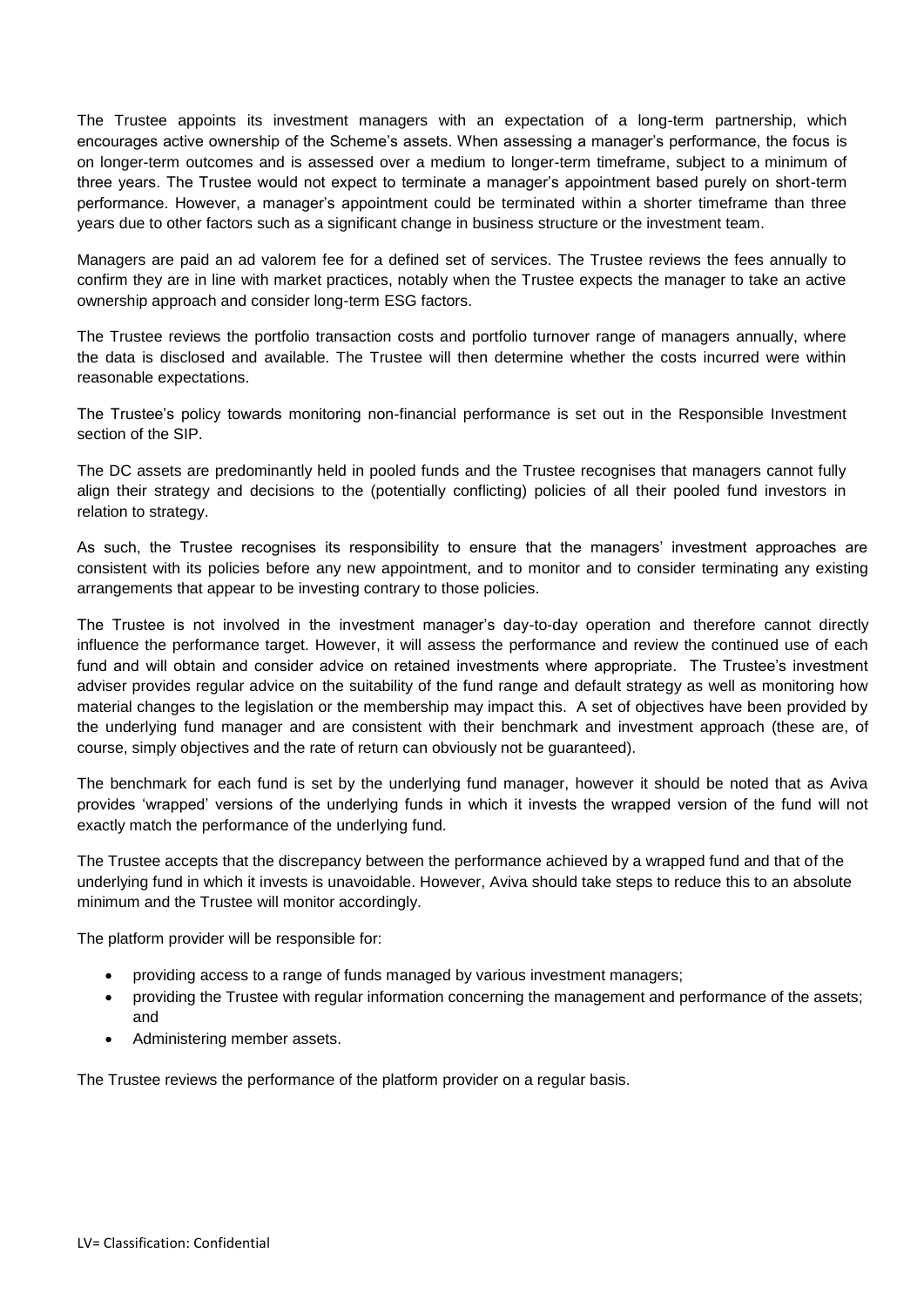## **C. Responsible Investment**

## **Environmental, Social and Governance Factors**

The Trustee incorporates all financially material considerations into decisions on the selection, retention and realisation of investments through strategic asset allocation decisions and the appointment of investment managers, so far as possible.

The Trustee believes that environmental, social and governance factors (including but not limited to climate risk) will be financially material over the time horizon of the Scheme but will have varying levels of importance for different types of assets invested by the Scheme.

The Trustee does not factor non-financial decisions (such as ethical or moral beliefs) into their investment decision making, nor do they appoint investment managers that consider these factors.

## **Stewardship**

The Trustee recognises that good stewardship practices, including monitoring and engaging with investee companies, and exercising voting rights are important as they help preserve and enhance asset owner value over the long term.

Direct engagement with underlying companies (as well as other relevant persons) of which the Trustee owns shares and debt is carried out by the Scheme's investment managers.

The Trustee expects their investment managers to practice good stewardship. This includes monitoring, engaging with issuers of debt or equity on relevant matters such as performance, strategy, risks, capital structure, conflicts of interest and environmental, social or governance considerations, and using voting rights to effect the best possible long-term outcomes.

The Trustee's investment advisers assess the ability of each investment manager in engaging with underlying companies in order to promote the long-term success of the investments, and reports to the Trustee on a regular basis.

When selecting, monitoring and de-selecting asset managers, stewardship is factored into the decision-making process to the appropriate level for the specific asset class in question.

Engagement with relevant persons includes the exercise of rights (including voting rights) attaching to the Scheme's equity investments which are exercised by the asset managers of the Scheme. The Trustee monitors and discloses the voting records of its managers on an annual basis.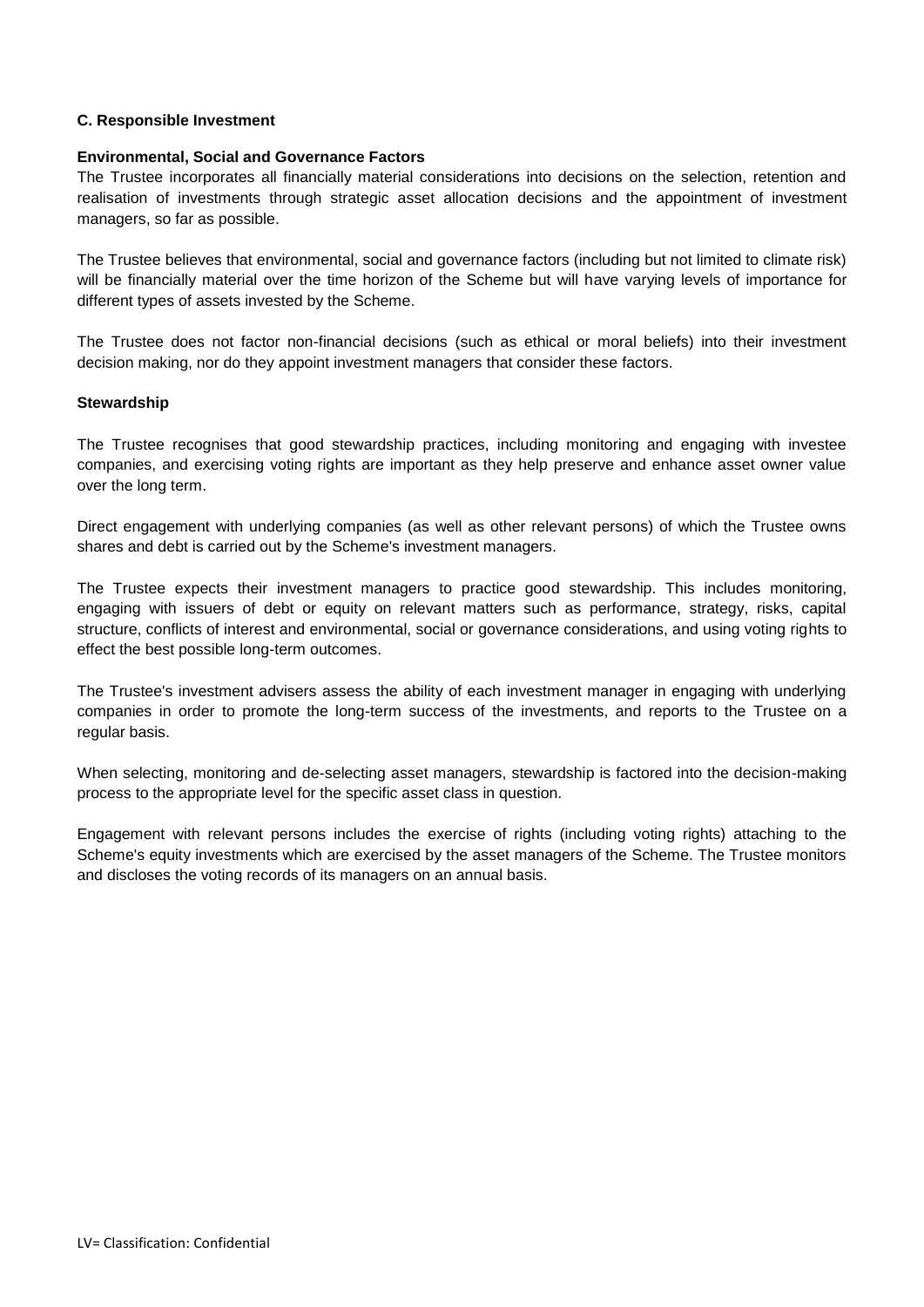## **Appendix A – DC Section funds and default lifetime strategy**

The default option is a lifetime strategy. Details of the default option are set out below. Members are provided with clear information on the investment options and their characteristics that will allow them to make an informed choice.

The fund options are provided to members via an investment only platform arrangement with Aviva. The funds are all white labelled, open ended and are priced daily. The funds shown below are building blocks of the default lifetime strategy.

| White label fund<br>name                 | Underlying fund name                                                                                                                                                                                            | <b>Benchmark</b>                                                                                                                                                                              | Objective                                                                                                                                                                                                                                                                   |
|------------------------------------------|-----------------------------------------------------------------------------------------------------------------------------------------------------------------------------------------------------------------|-----------------------------------------------------------------------------------------------------------------------------------------------------------------------------------------------|-----------------------------------------------------------------------------------------------------------------------------------------------------------------------------------------------------------------------------------------------------------------------------|
| My Global Shares<br>Fund                 | 50% BlackRock Aquila World Index<br>Fund<br>50% LGIM Diversified Equity Factor<br>Fund                                                                                                                          | 50% FTSE All World Developed<br>Index<br>25% MSCI World<br>25% MSCI World (100% GBP<br>Hedged)                                                                                                | This fund invests in a mix of UK, overseas, and emerging market<br>equities. It aims for returns in line with a broad equity benchmark.                                                                                                                                     |
| My Balanced<br>Growth Fund               | 10% Newton Global Dynamic Bond<br>Fund<br>20% BlackRock World Equity Index<br>Fund<br>20% LGIM Diversified Equity Factor<br>Fund<br>25% Baillie Gifford Multi Asset<br>Growth Fund<br>25% LGIM Diversified Fund | 10% 1 month $£$ LIBOR + 2% pa<br>20% FTSE All World Developed<br>Index<br>10% MSCI World<br>10% MSCI World (100% GBP<br>Hedged)<br>25% BoE Base Rate + 3.5% pa<br>25% 3 month LIBOR + 3.5% pa | This fund invests in a mix of asset classes including equities,<br>property and bonds, aiming to provide long-term investment<br>growth in excess of inflation. Currently this fund cannot be<br>accessed on a self-select basis.                                           |
| My Approaching<br><b>Retirement Fund</b> | 25% Newton Global Dynamic Bond<br>Fund<br>25% Baillie Gifford Multi Asset<br>Growth Fund<br>25% LGIM Diversified Fund<br>25% BlackRock Cash Fund                                                                | 25% 1 month £ LIBOR + 2% pa<br>25% BoE Base Rate + 3.5% pa<br>25% 3 month LIBOR + 3.5% pa<br>25% 7 day LIBID                                                                                  | This fund invests in a mix of asset classes including equities,<br>property and bonds and is designed to contain an appropriate<br>balance between risk and return for members approaching<br>retirement. Currently this fund cannot be accessed on a self-select<br>basis. |